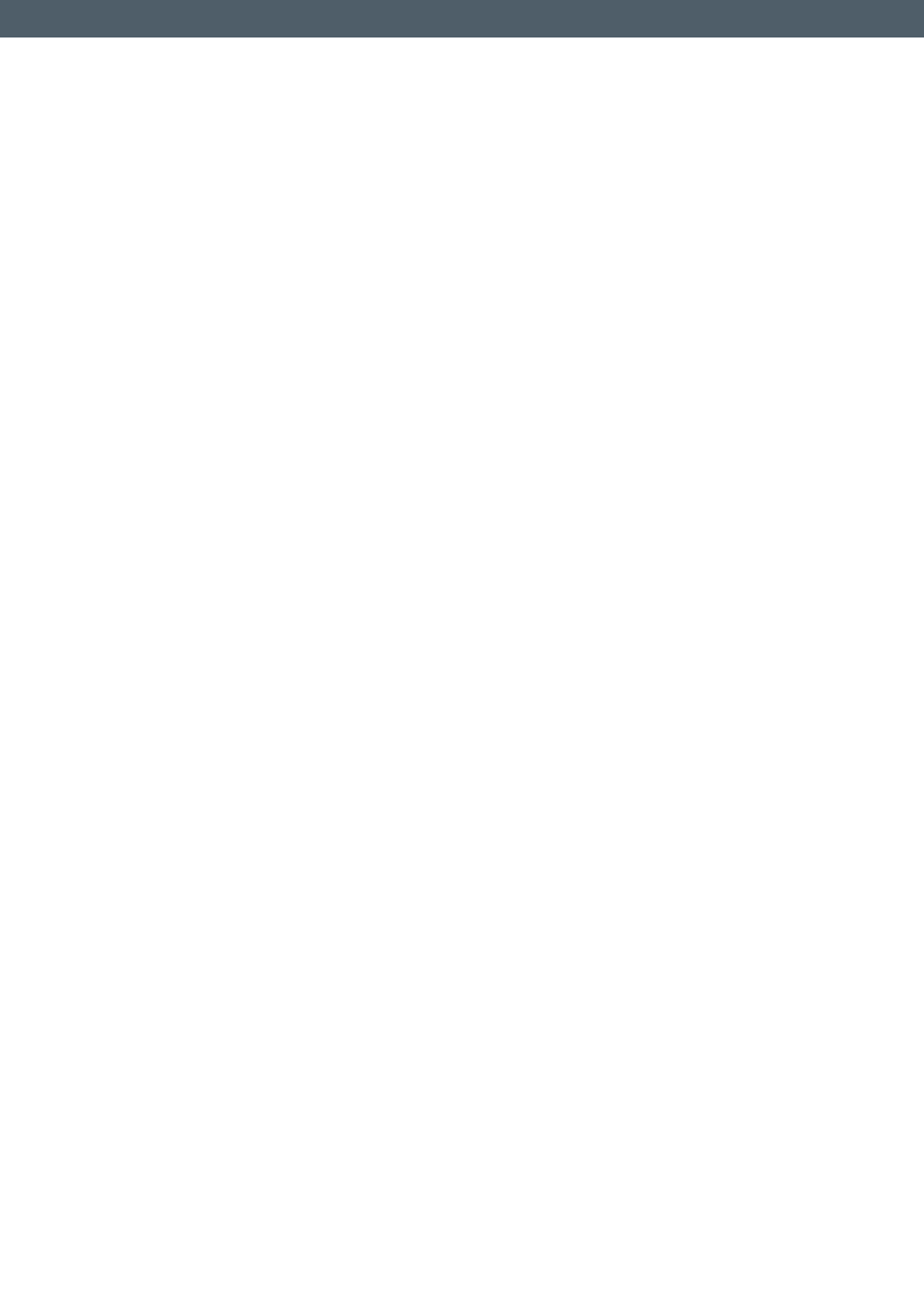## Table of contents

- i. Executive summary
- ii. Azure Security Benchmark sections summary
- iii. Azure Security Benchmark controls status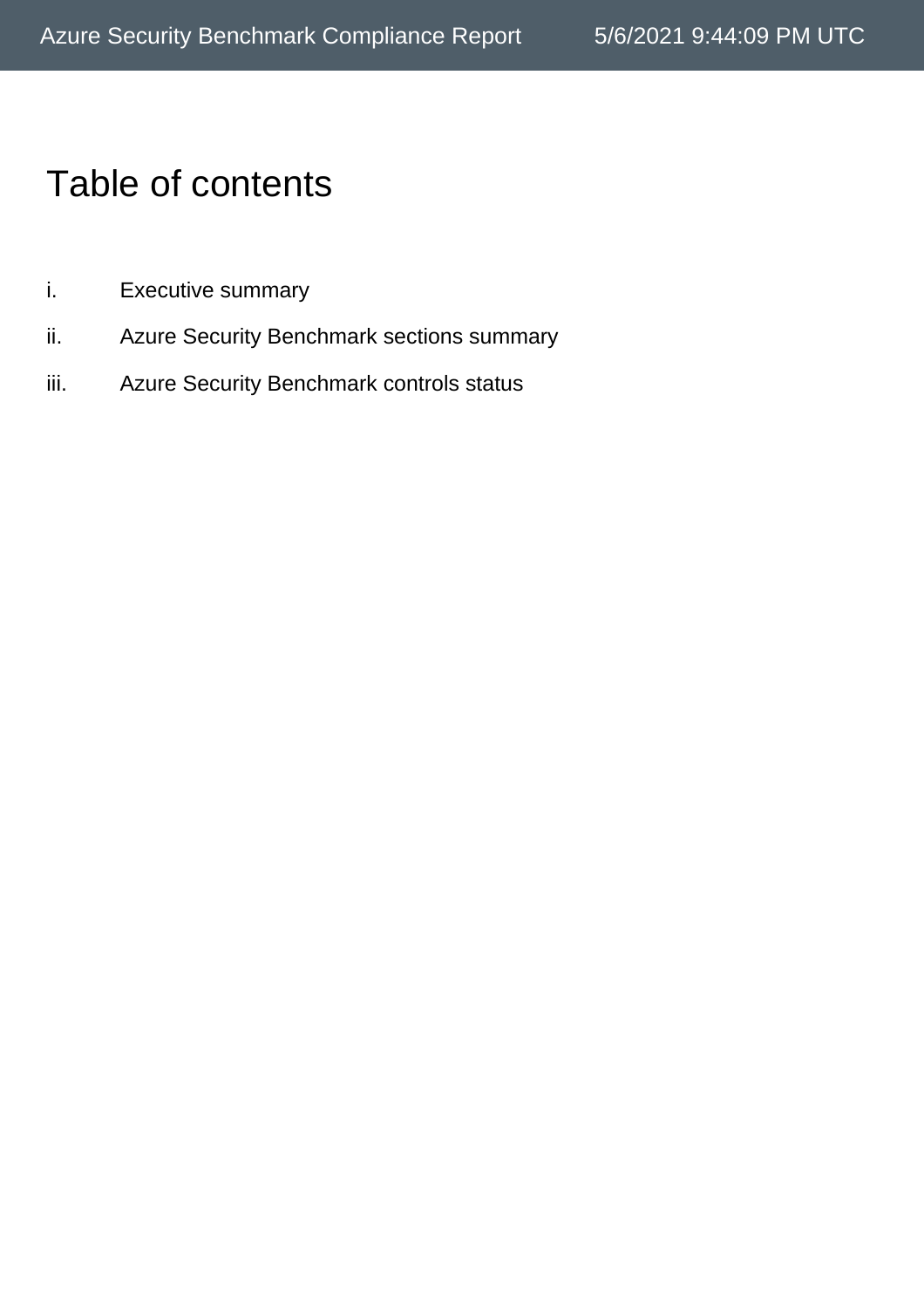## Executive summary

#### **Introduction**

Azure Security Center executes a set of automated assessments on your Azure environment which can help provide evidence relevant to specific controls in a compliance framework or standard. This report summarizes the current status of those assessments on your environment, as they map to the associated controls. This report does not represent a complete compliance report for the standard, nor does it ensure compliance.

#### **Compliance with Azure Security Benchmark controls**

Your environment is compliant with 39 of 39 supported Azure Security Benchmark controls.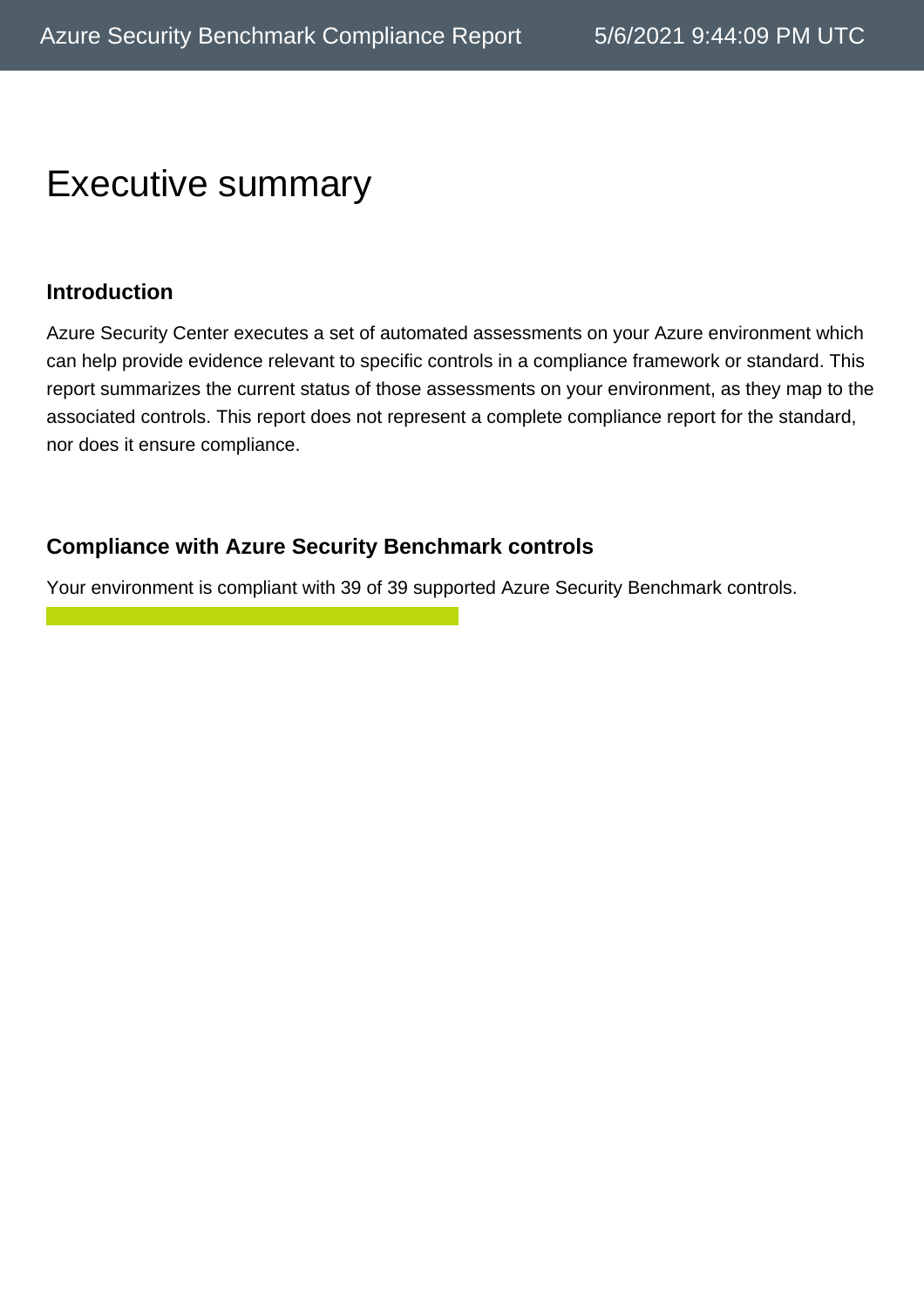## Azure Security Benchmark sections summary

The following is a summary status for each of the sections of the Azure Security Benchmark. For each section, you will find the overall number of passing and failing controls, based on automated assessments run by Security Center.

A failing control indicates that at least one Security Center assessment associated with this control failed. A passing control indicates that all the Security Center assessments associated with this control passed. Note that status is shown only for supported controls, i.e. controls that have relevant Security Center assessments associated with them.

| Area                                        | <b>Failed</b><br>controls | <b>Passed</b><br>controls |  |
|---------------------------------------------|---------------------------|---------------------------|--|
| AM. Asset Management                        | $\overline{0}$            | $\overline{2}$            |  |
| BR. Backup and Recovery                     | $\overline{0}$            | 3                         |  |
| DP. Data Protection                         | $\mathbf 0$               | 5                         |  |
| <b>ES. Endpoint Security</b>                | $\mathbf 0$               | 3                         |  |
| IM. Identity Management                     | $\pmb{0}$                 | $\overline{4}$            |  |
| IR. Incident Response                       | $\mathbf 0$               | 3                         |  |
| LT. Logging and Threat Detection            | $\mathbf 0$               | 6                         |  |
| NS. Network Security                        | $\mathbf 0$               | 5                         |  |
| PA. Privileged Access                       | $\mathbf 0$               | $\overline{4}$            |  |
| PV. Posture and Vulnerability<br>Management | $\mathbf 0$               | 4                         |  |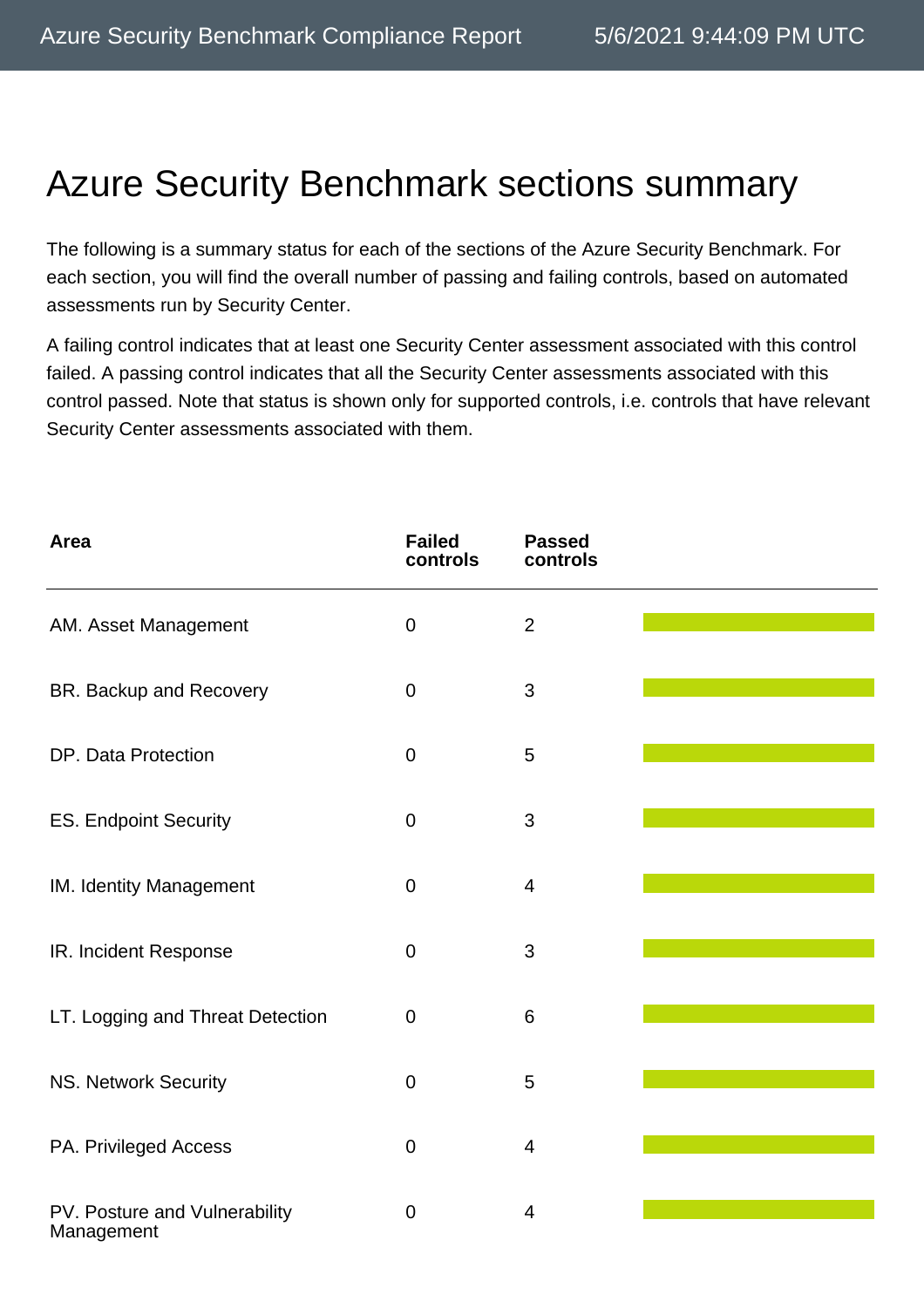## Azure Security Benchmark controls status

The following is a summary status for each supported control of the Azure Security Benchmark. For each control, you will find the overall number of passing, failing and skipped assessment associated with that control.

A failing assessment indicates a Security Center assessment that failed on at least one resource in your environment. A passing Security Center assessment indicates an assessment that passed on all resources. A skipped assessment indicates an assessment that was not run, whether because this assessment type is disabled or because there are no relevant resources in your environment.

Note that status is shown only for supported controls, i.e. controls that have relevant Security Center assessments associated with them.

#### **AM. Asset Management**

| <b>Control</b>                                                    | <b>Failed</b> | <b>Passed</b><br>assessments assessments | <b>Skipped</b><br>assessments |  |
|-------------------------------------------------------------------|---------------|------------------------------------------|-------------------------------|--|
| AM.3. Use only approved 0<br>Azure services                       |               | 2                                        | 0                             |  |
| AM.6. Use only approved 0<br>applications in compute<br>resources |               | 2                                        | 0                             |  |

#### **BR. Backup and Recovery**

| <b>Control</b>                            | <b>Failed</b><br>assessments | <b>Passed</b><br>assessments | <b>Skipped</b><br>assessments |  |
|-------------------------------------------|------------------------------|------------------------------|-------------------------------|--|
| BR.1. Ensure regular<br>automated backups | O                            | 4                            | 0                             |  |
| BR.2. Encrypt backup data 0               |                              | 4                            |                               |  |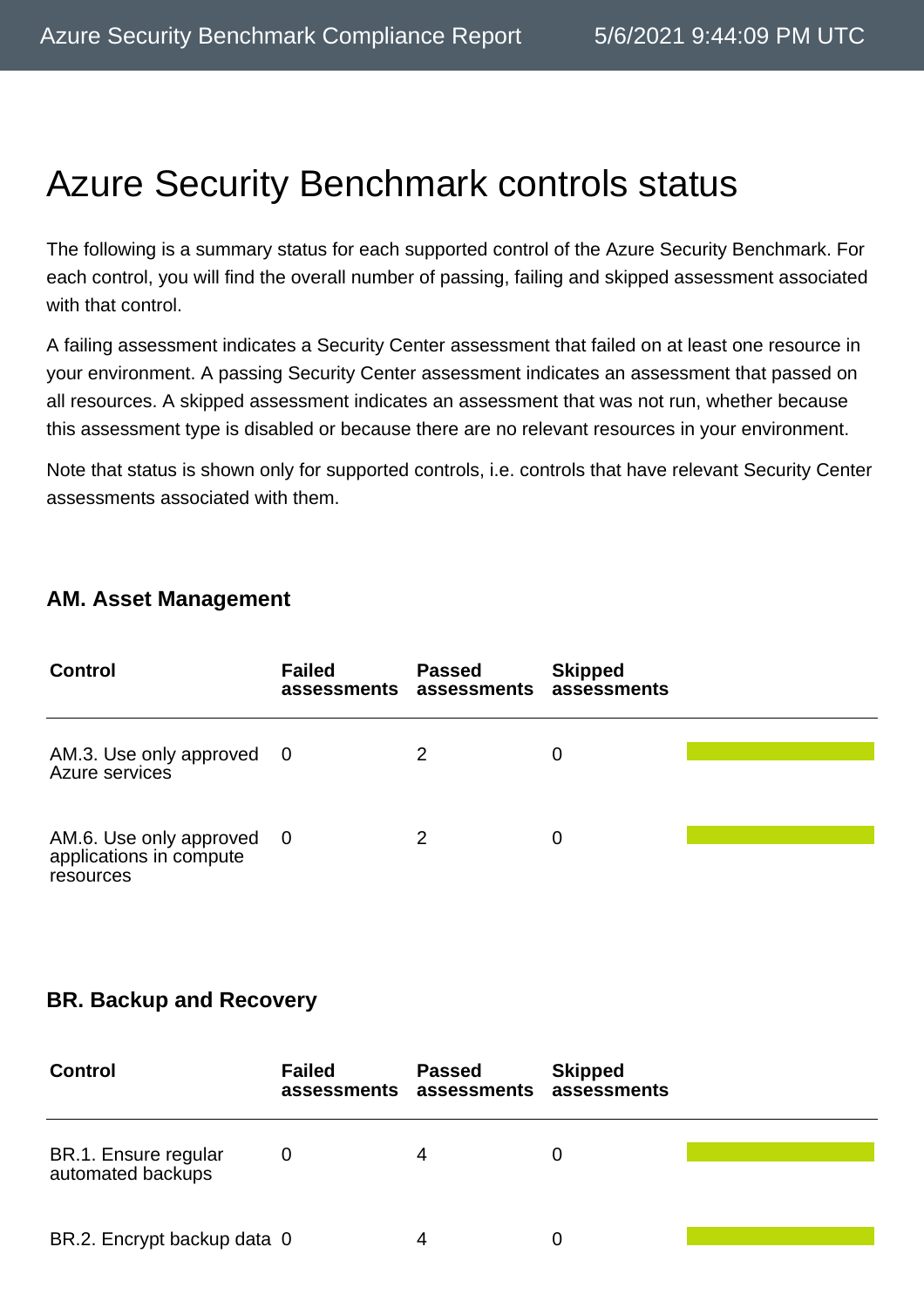0 2 0

 $\mathcal{L}(\mathcal{L}^{\mathcal{L}}_{\mathcal{L}})$  and  $\mathcal{L}^{\mathcal{L}}_{\mathcal{L}}$  and  $\mathcal{L}^{\mathcal{L}}_{\mathcal{L}}$  and  $\mathcal{L}^{\mathcal{L}}_{\mathcal{L}}$ 

### **DP. Data Protection**

| <b>Control</b>                                                  | <b>Failed</b><br>assessments | <b>Passed</b><br>assessments | <b>Skipped</b><br>assessments |  |
|-----------------------------------------------------------------|------------------------------|------------------------------|-------------------------------|--|
| DP.1. Discovery, classify<br>and label sensitive data           | $\mathbf 0$                  |                              | 0                             |  |
| DP.2. Protect sensitive<br>data                                 | $\overline{0}$               | 8                            | $\mathbf 0$                   |  |
| DP.3. Monitor for<br>unauthorized transfer of<br>sensitive data | 0                            | 4                            | $\overline{0}$                |  |
| DP.4. Encrypt sensitive<br>information in transit               | $\mathbf 0$                  | 15                           | 0                             |  |
| DP.5. Encrypt sensitive<br>data at rest                         | $\overline{0}$               | 14                           | $\Omega$                      |  |

### **ES. Endpoint Security**

| <b>Control</b>                                                        | <b>Failed</b><br>assessments assessments | <b>Passed</b> | <b>Skipped</b><br>assessments |  |
|-----------------------------------------------------------------------|------------------------------------------|---------------|-------------------------------|--|
| ES.1. Use Endpoint<br>Detection and Response<br>(EDR)                 | $\overline{0}$                           |               | 0                             |  |
| ES.2. Use centrally<br>managed modern anti-<br>malware software       | 0                                        | 3             | 0                             |  |
| ES.3. Ensure anti-malware 0<br>software and signatures<br>are updated |                                          | 2             | $\overline{0}$                |  |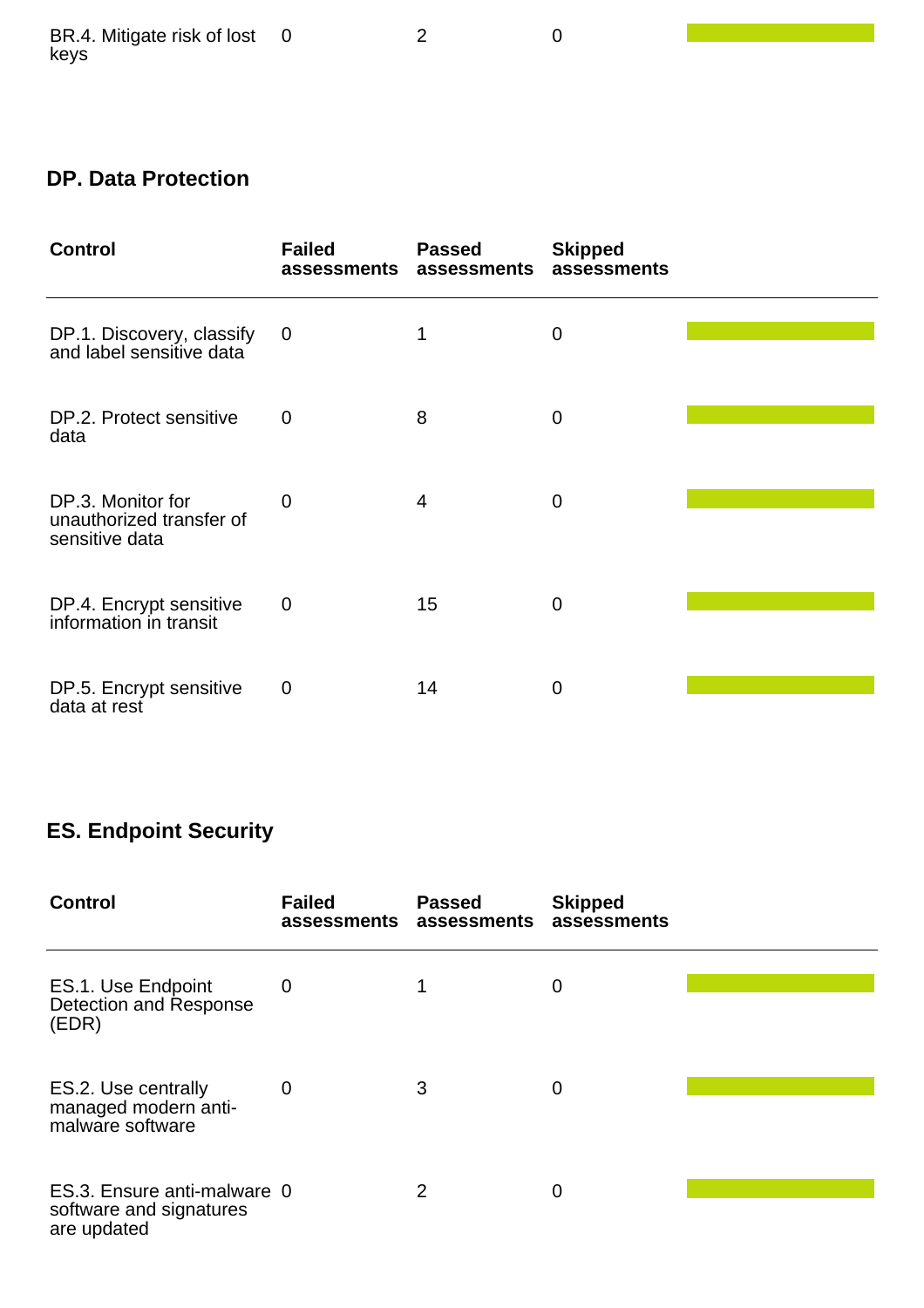### **IM. Identity Management**

| <b>Control</b>                                                                                      | <b>Failed</b><br>assessments | <b>Passed</b><br>assessments | <b>Skipped</b><br>assessments |  |
|-----------------------------------------------------------------------------------------------------|------------------------------|------------------------------|-------------------------------|--|
| IM.1. Standardize Azure<br>Active Directory as the<br>central identity and<br>authentication system | 0                            | 5                            | $\mathbf 0$                   |  |
| IM.2. Manage application<br>identities securely and<br>automatically                                | $\overline{0}$               | 4                            | 0                             |  |
| IM.4. Use strong<br>authentication controls for<br>all Azure Active Directory<br>based access       | 0                            | 3                            | 0                             |  |
| IM.7. Eliminate unintended 0<br>credential exposure                                                 |                              | 3                            | $\overline{0}$                |  |

#### **IR. Incident Response**

| <b>Control</b>                                                                        | <b>Failed</b><br>assessments | <b>Passed</b><br>assessments | <b>Skipped</b><br>assessments |  |
|---------------------------------------------------------------------------------------|------------------------------|------------------------------|-------------------------------|--|
| IR.2. Preparation - setup<br>incident notification                                    | 0                            | 3                            | 0                             |  |
| IR.3. Detection and<br>analysis - create incidents<br>based on high quality<br>alerts | 0                            | 9                            | 0                             |  |
| IR.5. Detection and<br>analysis - prioritize<br>incidents                             | 0                            | 9                            | 0                             |  |

### **LT. Logging and Threat Detection**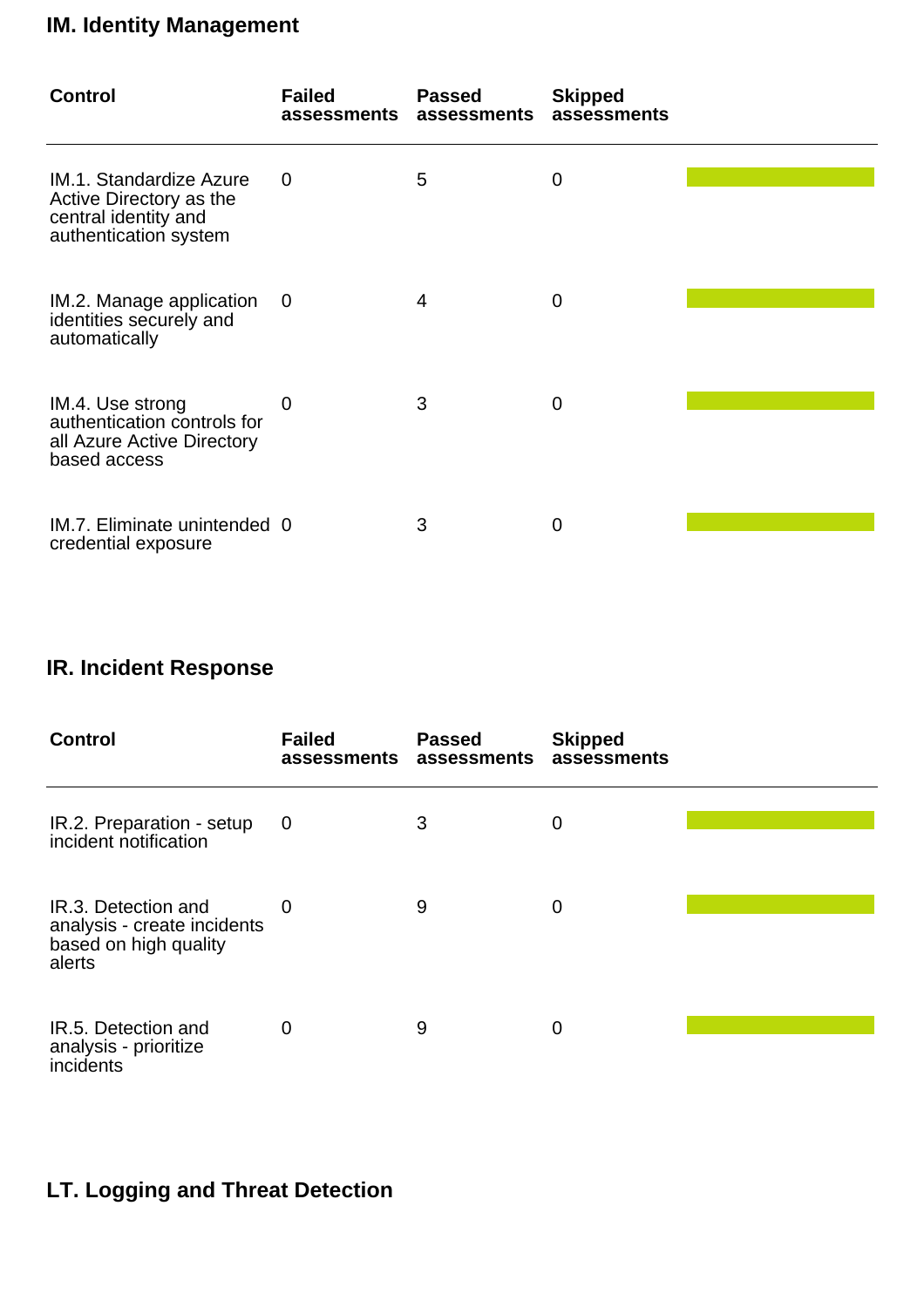| <b>Control</b>                                                               | <b>Failed</b><br>assessments | <b>Passed</b><br>assessments | <b>Skipped</b><br>assessments |  |
|------------------------------------------------------------------------------|------------------------------|------------------------------|-------------------------------|--|
| LT.1. Enable threat<br>detection for Azure<br>resources                      | $\overline{0}$               | 9                            | $\mathbf 0$                   |  |
| LT.2. Enable threat<br>detection for Azure identity<br>and access management | $\overline{0}$               | 9                            | $\mathbf 0$                   |  |
| LT.3. Enable logging for<br>Azure network activities                         | $\overline{0}$               | 3                            | $\mathbf 0$                   |  |
| LT.4. Enable logging for<br>Azure resources                                  | 0                            | 13                           | $\mathbf 0$                   |  |
| LT.5. Centralize security<br>log management and<br>analysis                  | $\mathbf 0$                  | 8                            | $\mathbf 0$                   |  |
| LT.6. Configure log<br>storage retention                                     | $\mathbf 0$                  | 1                            | 0                             |  |

#### **NS. Network Security**

| <b>Control</b>                                                                | <b>Failed</b><br>assessments | <b>Passed</b><br>assessments | <b>Skipped</b><br>assessments |  |
|-------------------------------------------------------------------------------|------------------------------|------------------------------|-------------------------------|--|
| NS.1. Implement security<br>for internal traffic                              | 0                            | 20                           | 2                             |  |
| NS.2. Connect private<br>networks together                                    | $\mathbf 0$                  | 11                           | 4                             |  |
| NS.3. Establish private<br>network access to Azure<br>services                | $\overline{0}$               | 9                            | 4                             |  |
| NS.4. Protect applications 0<br>and services from external<br>network attacks |                              | 13                           | 1                             |  |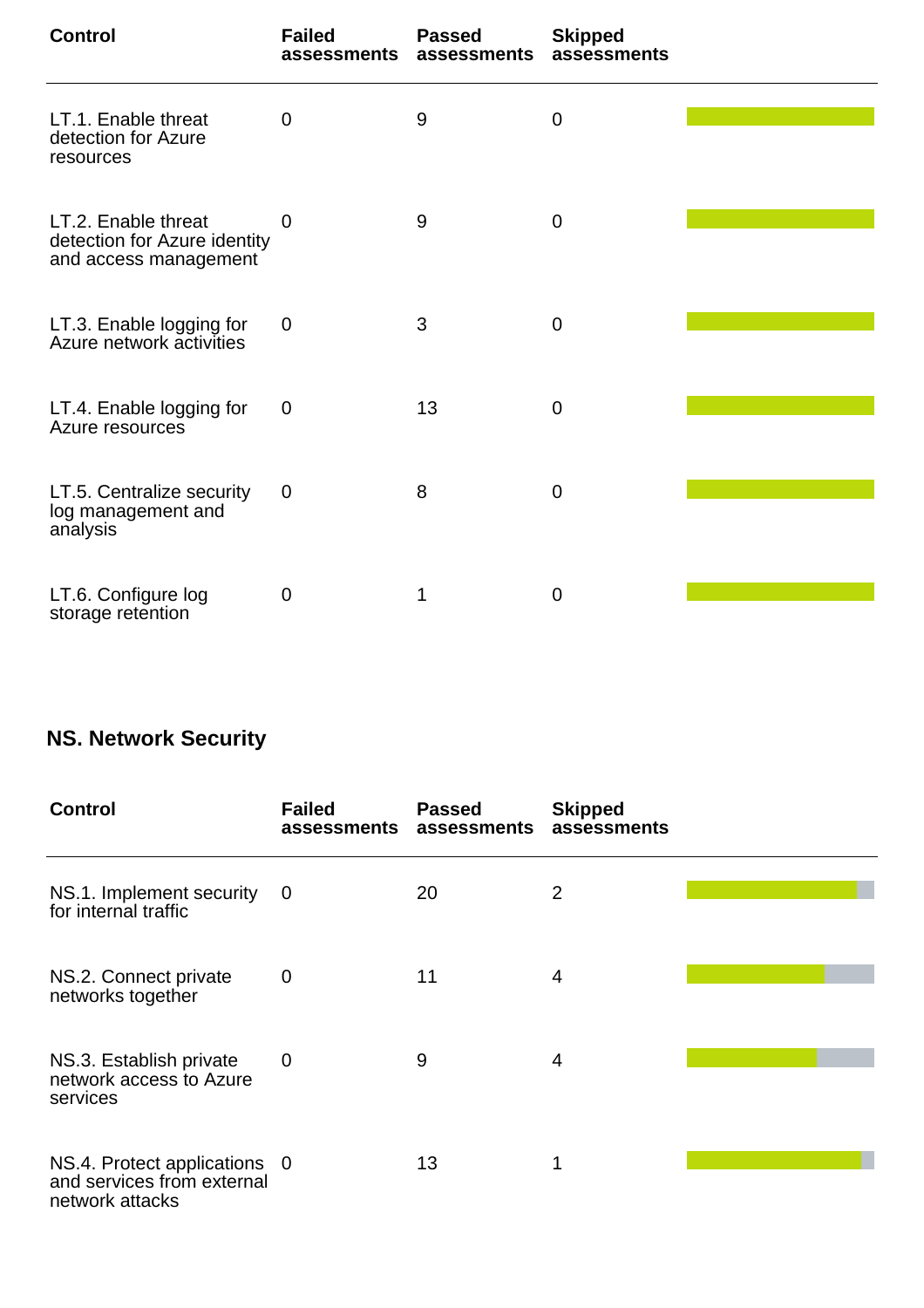#### **PA. Privileged Access**

| <b>Control</b>                                                            | <b>Failed</b><br>assessments | <b>Passed</b><br>assessments | <b>Skipped</b><br>assessments |  |
|---------------------------------------------------------------------------|------------------------------|------------------------------|-------------------------------|--|
| PA.1. Protect and limit<br>highly privileged users                        | $\mathbf 0$                  | 4                            | 0                             |  |
| PA.3. Review and<br>reconcile user access<br>regularly                    | $\overline{0}$               | 5                            | 0                             |  |
| PA.5. Automate<br>entitlement management                                  | 0                            | 3                            | O                             |  |
| PA.7. Follow just enough<br>administration (least<br>privilege principle) | $\mathbf 0$                  |                              | $\mathbf 0$                   |  |

#### **PV. Posture and Vulnerability Management**

| <b>Control</b>                                                  | <b>Failed</b><br>assessments assessments | <b>Passed</b> | <b>Skipped</b><br>assessments |  |
|-----------------------------------------------------------------|------------------------------------------|---------------|-------------------------------|--|
| PV.2. Sustain secure<br>configurations for Azure<br>services    | 0                                        | 22            | 2                             |  |
| PV.4. Sustain secure<br>configurations for compute<br>resources | 0                                        | 3             | 0                             |  |
| PV.6. Perform software<br>vulnerability assessments             | 0                                        | 6             | 0                             |  |

0 1 0